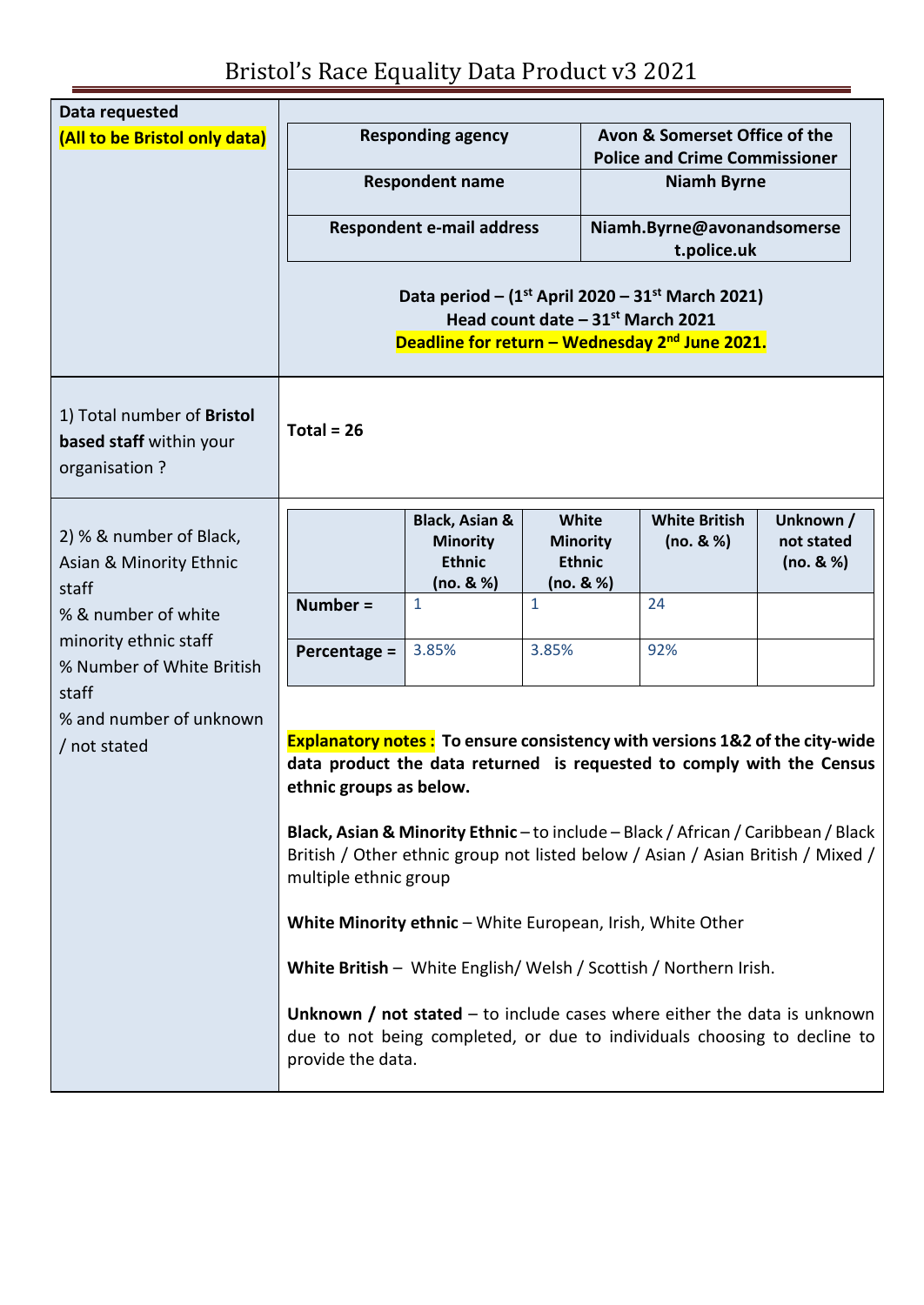**3) The number and** 

**percentage of Black, Asian & Minority Ethnic / White British / White Minority Ethnic / Unknown staff against the following annual pay levels? –**

## **Explanatory notes :**

\***Salary range** – this is to be the Full Time Equivalent (FTE) Salary, excluding bonuses etc.

\***Total column –** this is to be the total number of staff within your organisation who fall *within each of the stated pay bands listed*, with the *Grand total being the total number of employees within your organisation.*

\***The percentage figures** – this the percentage figure within each pay bandings. E.g. There are total number of 150 staff in pay band £0 – £14,999. The number of White Minority Ethnic staff in that pay band is 23, so the percentage would be 15.3% of the overall total in that pay band.

\*The salary ranges provided have been set by the Strategic Leaders group to ensure consistency with version 1 & 2 of the race data product to allow trends to be monitored.

| <b>Salary</b>                    | <b>Total</b>  | Black,          | White           | <b>White</b>   | <b>Unknown</b> |
|----------------------------------|---------------|-----------------|-----------------|----------------|----------------|
| range                            | (number)      | Asian &         | <b>Minority</b> | <b>British</b> | $/$ not        |
|                                  |               | <b>Minority</b> | <b>Ethnic</b>   | (no. 8 %)      | stated         |
|                                  |               | <b>Ethnic</b>   | (no. 8 %)       |                | (no. 8 %)      |
|                                  |               | (no. 8 %)       |                 |                |                |
| $£0 -$                           | $No.=0$       | $No.=$          | $No.=$          | $No.=$         | $No.=$         |
| £14,999                          |               |                 |                 |                |                |
|                                  |               | $% =$           | $% =$           | $% =$          | $% =$          |
| £15,000 -<br>£24,999             | $No.=1$       | $No.=$          | $No.=$          | $No.=1$        | $No.=$         |
|                                  |               | $% =$           | $% =$           | $% = 100$      | $% =$          |
| £25,000 -<br>£34,999             | $No.=8$       | $No.=$          | $No.=$          | $No.=8$        | $No.=$         |
|                                  |               | $% =$           | $% =$           | $% = 100$      | $% =$          |
| $No.=13$<br>£35,000 -<br>£49,999 |               | $No.=1$         | $No.=$          | $No.=12$       | $No.=$         |
|                                  |               | $% = 7.7$       | $% =$           | $% = 92.3$     | $% =$          |
| £50,000 -<br>£74,999             | $No.=4$       | $No.=$          | $No.=1$         | $No.=3$        | $No.=$         |
|                                  |               | $% =$           | $% = 25$        | $% = 75$       | $% =$          |
| £75,000 -<br>£99,999             | $No.=2$       | $No.=$          | $No.=$          | $No.=2$        | $No.=$         |
|                                  |               | $% =$           | $% =$           | $% = 100$      | $% =$          |
| £100,000<br>$\ddot{}$            | $No.=1$       | $No.=$          | $No.=$          | $No.=1$        | $No.=$         |
|                                  |               | $% =$           | $% =$           | $% = 100$      | $% =$          |
| Grand<br><b>Total</b>            | <b>No.=29</b> | $No.=1$         | $No.=1$         | <b>No.=27</b>  | $No.=$         |
|                                  |               | $% = 3.5%$      | $% = 3.5$       | $% = 93$       | $% =$          |
|                                  |               |                 |                 |                |                |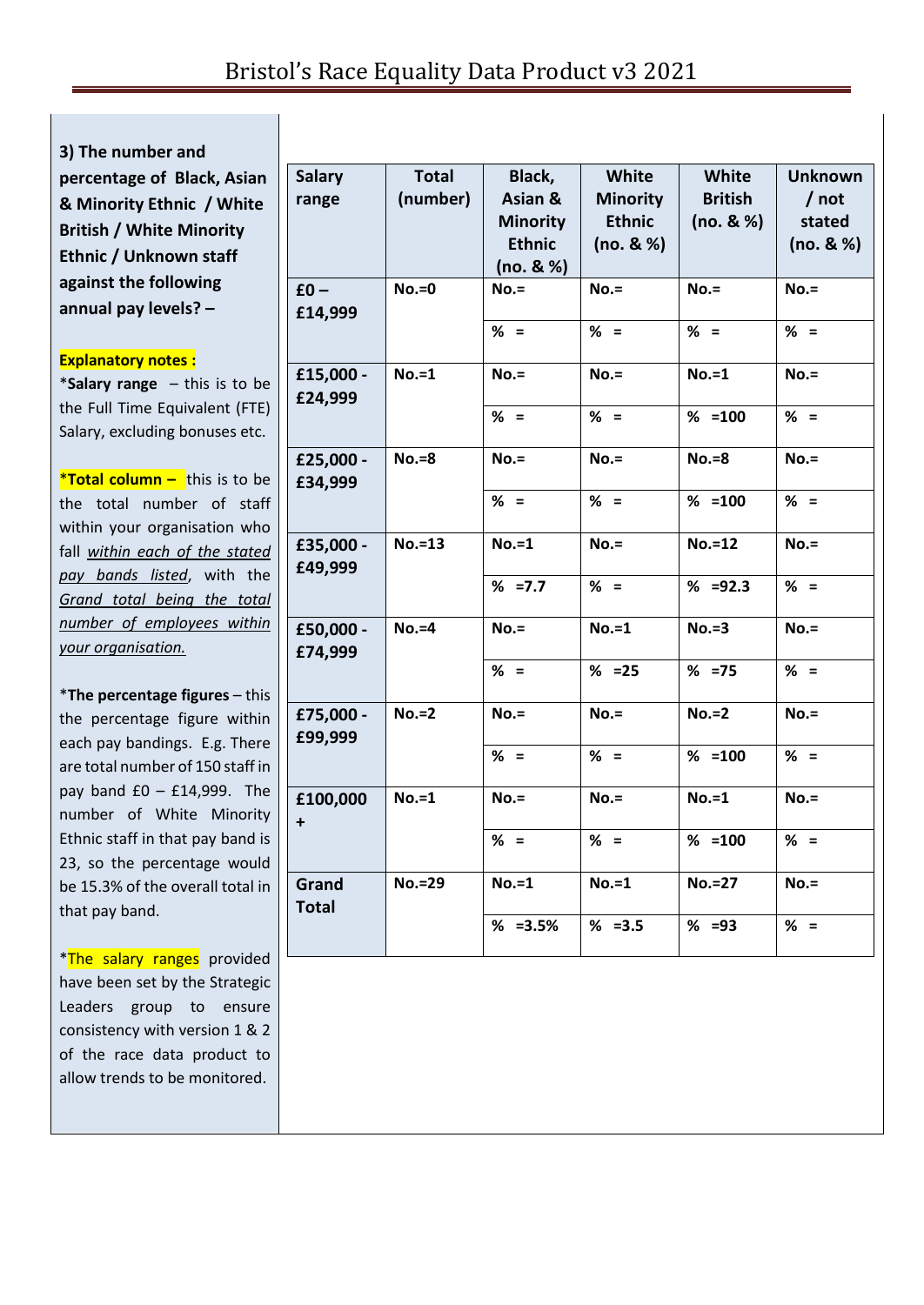| 4) Number and percentage<br>of staff by ethnicity group<br>entering formal grievance<br>process                                 | <b>Grievances</b>                                            | Black,<br>Asian &<br><b>Minority</b><br><b>Ethnic</b> | <b>White</b><br><b>Minority</b><br><b>Ethnic</b> | <b>White</b><br><b>British</b> | Unknown /<br>not stated |
|---------------------------------------------------------------------------------------------------------------------------------|--------------------------------------------------------------|-------------------------------------------------------|--------------------------------------------------|--------------------------------|-------------------------|
| <b>Explanatory note</b><br>$-$ the                                                                                              | Number and % of<br>staff entering                            | $No = 0$                                              | $No = 0$                                         | $No = 0$                       | $No = 0$                |
| formal grievance process is<br>defined<br>by<br>as<br>your<br>organisation.                                                     | formal grievance<br>process<br>Number and % of               | $% =$<br>$No = 0$                                     | $% =$<br>$No = 0$                                | $% =$<br>$No = 0$              | $% =$<br>$No = 0$       |
|                                                                                                                                 | staff entering<br>formal grievance<br>process where          | $% =$                                                 | $% =$                                            | $% =$                          | $% =$                   |
|                                                                                                                                 | complaint was<br>upheld                                      |                                                       |                                                  |                                |                         |
| 5) Number and percentage<br>of staff by ethnicity group<br>reaching long term<br>sickness levels and / or<br>persistent levels. | <b>Sickness</b>                                              | Black,<br>Asian &<br><b>Minority</b><br><b>Ethnic</b> | White<br><b>Minority</b><br><b>Ethnic</b>        | <b>White</b><br><b>British</b> | Unknown /<br>not stated |
| <b>Explanatory note</b> - the long                                                                                              | Number and % of<br>staff reaching long                       | $No. =$                                               | $No. =$                                          | $No. = 1$                      | $No. =$                 |
| term / persistent sickness<br>levels are those defined by<br>your organisation.                                                 | term sickness / and<br>or persistent<br>sickness             | $\% =$                                                | $% =$                                            | $% = 3.85%$                    | $% =$                   |
| 6) Number and percentage<br>of staff by ethnicity group<br>subjected to formal<br><b>Disciplinary procedures</b>                | <b>Disciplinary</b>                                          | Black,<br>Asian &<br><b>Minority</b><br><b>Ethnic</b> | <b>White</b><br><b>Minority</b><br><b>Ethnic</b> | <b>White</b><br><b>British</b> | Unknown /<br>not stated |
| Explanatory note - the<br>formal disciplinary process                                                                           | Number and % of<br>persons subject to<br>formal disciplinary | <b>No.=0</b><br>$% =$                                 | $No.=0$<br>$% =$                                 | $No.=0$<br>$% =$               | $No.=0$<br>$% =$        |
| defined<br>by your<br>as<br>is<br>organisation.                                                                                 | process<br>Number and % of<br>formal disciplinary            | $No.=0$                                               | $No.=0$                                          | $No.=0$                        | $No.=0$                 |
|                                                                                                                                 | process cases<br>upheld                                      | $% =$                                                 | $\% =$                                           | $% =$                          | $% =$                   |
|                                                                                                                                 |                                                              |                                                       |                                                  |                                |                         |
|                                                                                                                                 |                                                              |                                                       |                                                  |                                |                         |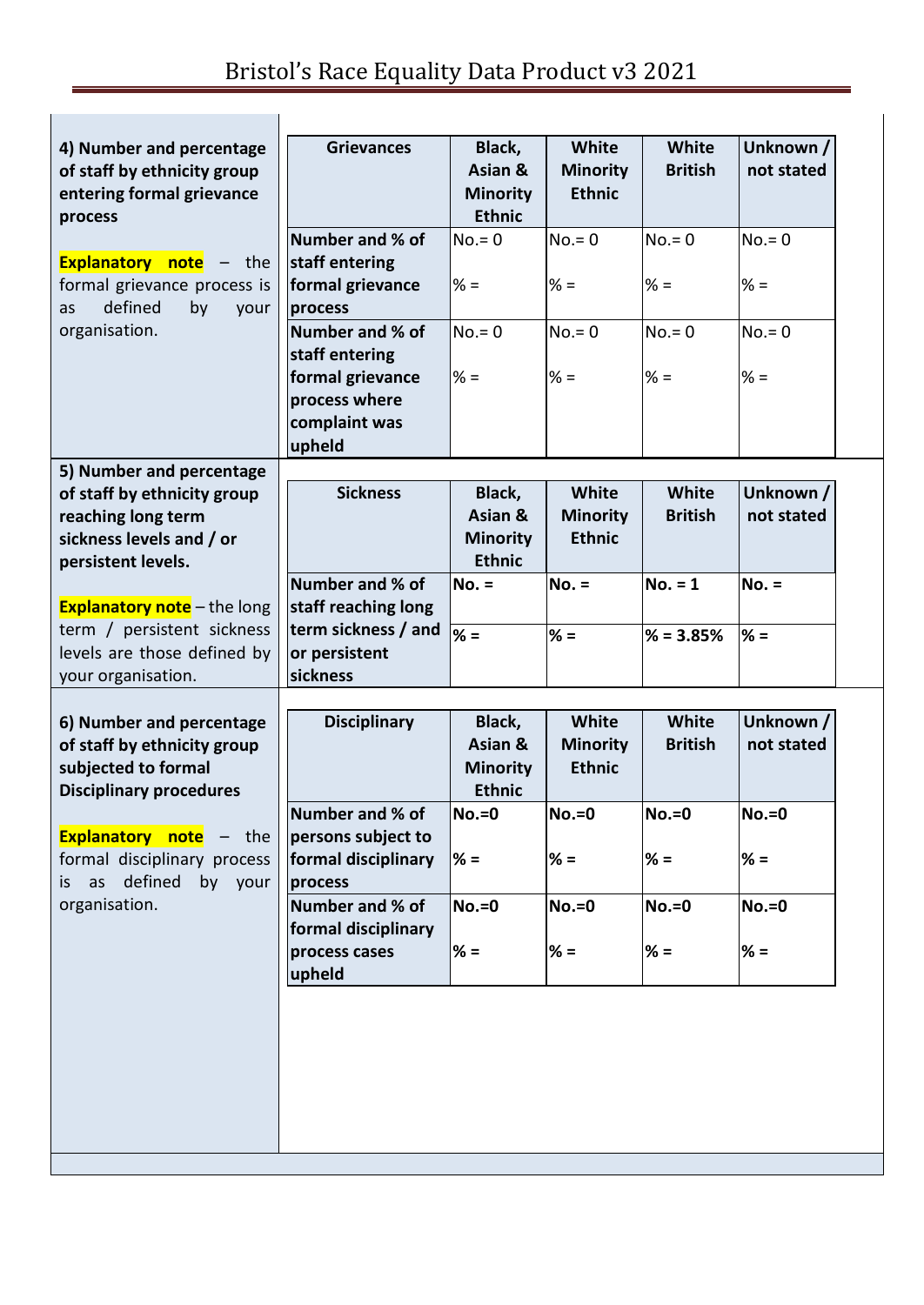| <b>Board and Executive level data</b><br>*new addition – following agreed adoption of this measure from Covid-19 Race Equality Steering Group.                        |                                                                 |                                                                            |                                                        |                                                                                |                                      |  |
|-----------------------------------------------------------------------------------------------------------------------------------------------------------------------|-----------------------------------------------------------------|----------------------------------------------------------------------------|--------------------------------------------------------|--------------------------------------------------------------------------------|--------------------------------------|--|
| <b>Board level representation data</b>                                                                                                                                |                                                                 |                                                                            |                                                        |                                                                                |                                      |  |
| Total number of <b>Board</b>                                                                                                                                          | Total number of Board members = 2 (PCC and DPCC)                |                                                                            |                                                        |                                                                                |                                      |  |
| members within your<br>organisation by ethnicity<br>group as stated?                                                                                                  | <b>Board</b><br>members by<br>ethnicity<br>group                | <b>Black, Asian &amp;</b><br><b>Minority</b><br><b>Ethnic</b><br>(no. 8 %) | White<br><b>Minority</b><br><b>Ethnic</b><br>(no. 8 %) | <b>White British</b><br>(no. 8 %)                                              | Unknown /<br>not stated<br>(no. 8 %) |  |
|                                                                                                                                                                       | Number $=$<br>Percentage =                                      |                                                                            |                                                        | 2<br>100%                                                                      |                                      |  |
| If different to the above<br>response then please<br>provide your Board level                                                                                         | Total number of Board members with Decision making powers ? =   |                                                                            |                                                        |                                                                                |                                      |  |
| ethnicity data only for<br>those individuals with<br>formal decision making<br>powers?                                                                                | <b>Board</b><br>members<br>with<br>decision<br>making<br>powers | <b>Black, Asian &amp;</b><br><b>Minority</b><br><b>Ethnic</b><br>(no. 8 %) | White<br><b>Minority</b><br><b>Ethnic</b><br>(no. 8 %) | <b>White British</b><br>(no. 8 %)                                              | Unknown /<br>not stated<br>(no. 8 %) |  |
|                                                                                                                                                                       | Number $=$<br>Percentage =                                      |                                                                            |                                                        | $\overline{2}$<br>100%                                                         |                                      |  |
| Where does liability sit                                                                                                                                              |                                                                 |                                                                            |                                                        | With the Police and Crime Commissioner, their deputy and the Senior Leadership |                                      |  |
| within your organisation?                                                                                                                                             |                                                                 |                                                                            |                                                        | Team who are the Executive Officers who advise the PCC and support their work. |                                      |  |
| Does your organisation also<br>have an Advisory Board /<br><b>Executive Board or other?</b><br>Please summarise and<br>include what decision<br>making powers it has. | Senior Leadership Team = 6 people                               |                                                                            |                                                        |                                                                                |                                      |  |
| Please provide ethnicity<br>data on any Advisory Board<br>/ Associate Boards or other<br>in your organisation?                                                        |                                                                 |                                                                            |                                                        |                                                                                |                                      |  |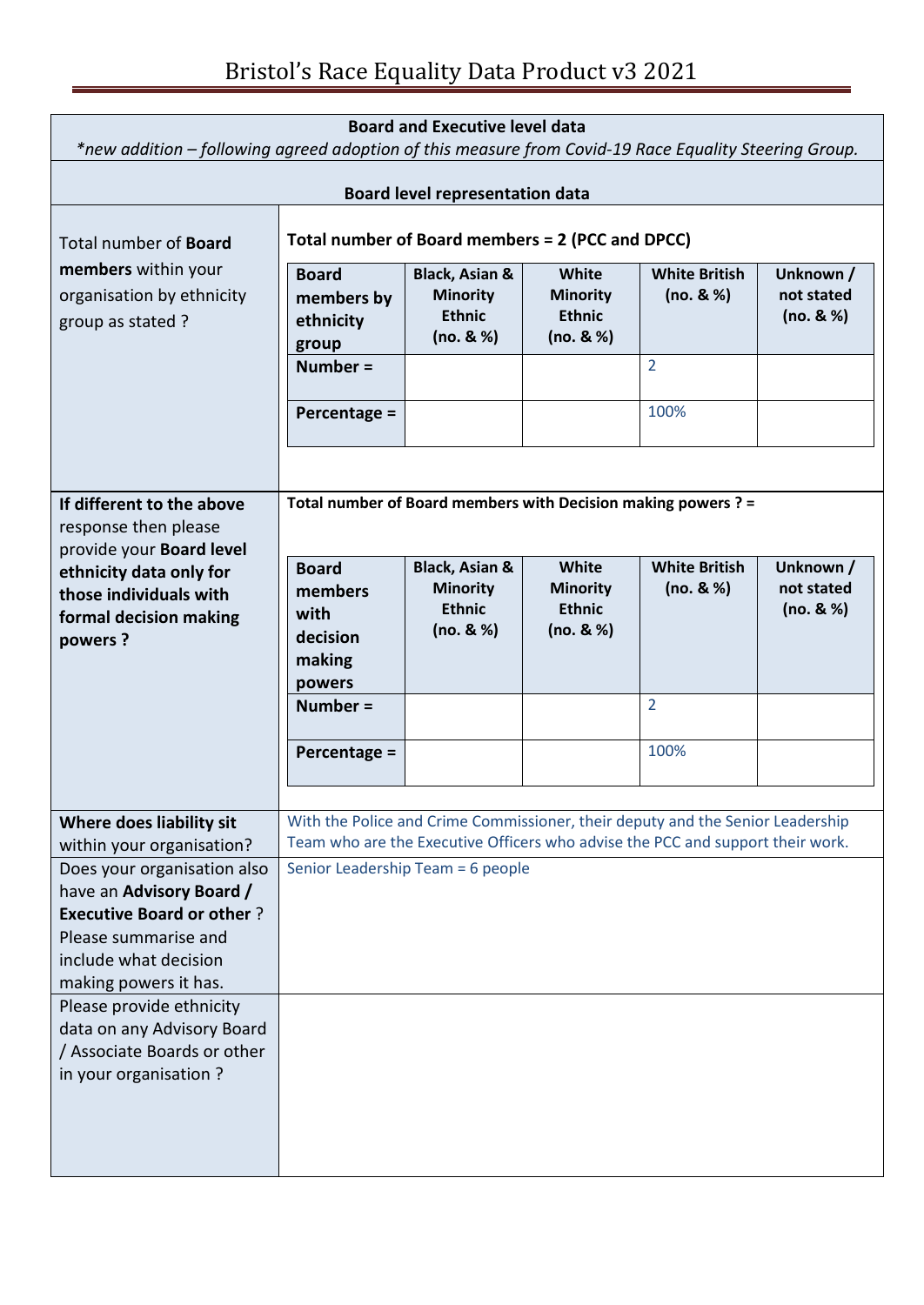|                                                                                                                                                                                             | <b>Other Board</b><br>data by<br>ethnicity<br>group<br>Number $=$<br>Percentage =                                           | <b>Black, Asian &amp;</b><br><b>Minority</b><br><b>Ethnic</b><br>(no. 8 %) | <b>White</b><br><b>Minority</b><br><b>Ethnic</b><br>(no. 8 %)          | <b>White British</b><br>(no. 8 %)                                                      | Unknown /<br>not stated<br>(no. 8 %) |
|---------------------------------------------------------------------------------------------------------------------------------------------------------------------------------------------|-----------------------------------------------------------------------------------------------------------------------------|----------------------------------------------------------------------------|------------------------------------------------------------------------|----------------------------------------------------------------------------------------|--------------------------------------|
|                                                                                                                                                                                             |                                                                                                                             |                                                                            |                                                                        |                                                                                        |                                      |
| Do you have a nominated E&I<br>lead on your Board?                                                                                                                                          | 1 - Niamh Byrne                                                                                                             |                                                                            |                                                                        |                                                                                        |                                      |
| Does your organisation<br>have any specific targets in<br>place in relation to your<br>future Board level<br>representation by ethnicity<br>? If so, please provide an<br>overview of this. | No. Not currently.<br>forward                                                                                               |                                                                            |                                                                        | Setting targets will form part of our diversity, equality and inclusion strategy going |                                      |
|                                                                                                                                                                                             |                                                                                                                             | <b>Executive level representation data</b>                                 |                                                                        |                                                                                        |                                      |
| Total number of Executive<br>officers within your<br>organisation by ethnicity<br>group as stated?                                                                                          | Total number of Executive officers =<br><b>Executive</b><br>officers by<br>ethnicity<br>group<br>Number $=$<br>Percentage = | <b>Black, Asian &amp;</b><br><b>Minority</b><br><b>Ethnic</b><br>(no. 8 %) | White<br><b>Minority</b><br><b>Ethnic</b><br>(no. 8 %)<br>$\mathbf{1}$ | <b>White British</b><br>(no. 8 %)<br>5                                                 | Unknown /<br>not stated<br>(no. 8 %) |
| If different to the above<br>response then please<br>provide your Executive                                                                                                                 |                                                                                                                             |                                                                            |                                                                        | Total number of Executive officers with formal decision making powers ? =              |                                      |
| officer level ethnicity data<br>only for those individuals<br>with formal decision<br>making powers?                                                                                        | <b>Board</b><br>members<br>with<br>decision<br>making<br>powers                                                             | <b>Black, Asian &amp;</b><br><b>Minority</b><br><b>Ethnic</b><br>(no. 8 %) | White<br><b>Minority</b><br><b>Ethnic</b><br>(no. 8 %)                 | <b>White British</b><br>(no. 8 %)                                                      | Unknown /<br>not stated<br>(no. 8 %) |
|                                                                                                                                                                                             | Number $=$                                                                                                                  |                                                                            | $\mathbf{1}$                                                           | 5                                                                                      |                                      |
|                                                                                                                                                                                             | Percentage =                                                                                                                |                                                                            | 16.7%                                                                  | 83.3%                                                                                  |                                      |